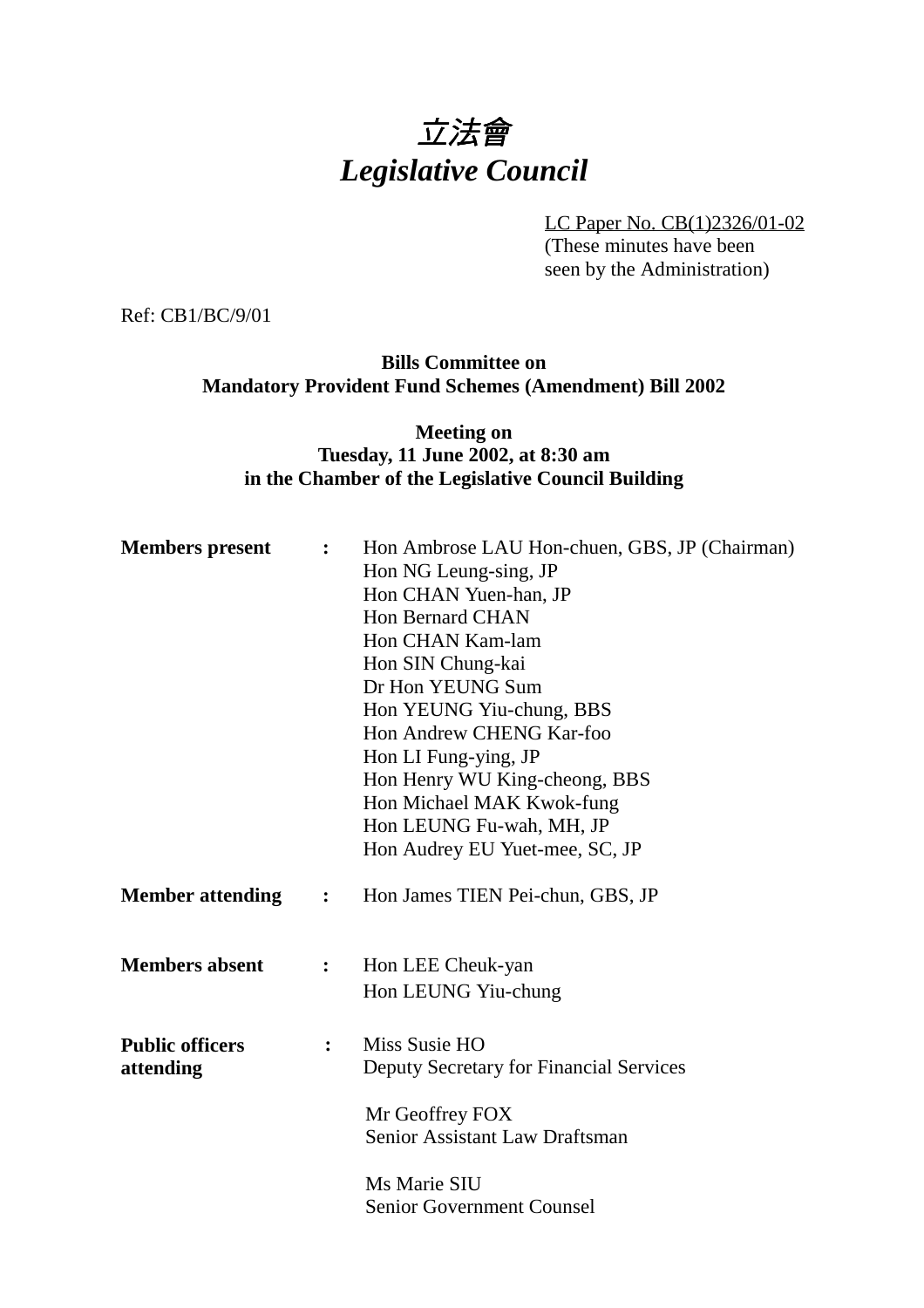| <b>Clerk in attendance</b><br>$\ddot{\cdot}$<br><b>Staff in attendance</b><br>$\ddot{\cdot}$ |                                        |                                                                                                                   | Mr Raymond TAM                                 |  | <b>Executive Director (Policy and Development)</b><br><b>Mandatory Provident Fund Schemes Authority</b>          |
|----------------------------------------------------------------------------------------------|----------------------------------------|-------------------------------------------------------------------------------------------------------------------|------------------------------------------------|--|------------------------------------------------------------------------------------------------------------------|
|                                                                                              |                                        | <b>Miss Polly YEUNG</b><br>Chief Assistant Secretary (1)3<br>Miss Connie FUNG<br><b>Assistant Legal Adviser 3</b> |                                                |  |                                                                                                                  |
|                                                                                              |                                        |                                                                                                                   |                                                |  |                                                                                                                  |
| I.                                                                                           | <b>Meeting with the Administration</b> |                                                                                                                   |                                                |  |                                                                                                                  |
|                                                                                              | <b>Matter arising</b>                  |                                                                                                                   |                                                |  |                                                                                                                  |
|                                                                                              | LC Paper No. CB(1)1985/01-02           |                                                                                                                   |                                                |  | - The Administration's response to<br>the issues arising from the meeting<br>held on 3 June 2002                 |
|                                                                                              | The Bill and related papers            |                                                                                                                   |                                                |  |                                                                                                                  |
|                                                                                              | LC Paper No. $CB(3)560/01-02$          |                                                                                                                   |                                                |  | - The Bill                                                                                                       |
|                                                                                              |                                        |                                                                                                                   | LC Paper No. $CB(1)1833/01-02(02)$ - Marked-up |  | copy of the<br>Bill<br>prepared by the Legal Service<br>Division                                                 |
|                                                                                              | File Ref: G4/49C(2002)V                |                                                                                                                   |                                                |  | - The Legislative Council Brief on<br>the Bill issued by the Financial<br>Services Bureau on 17 April 2002       |
|                                                                                              | LC Paper No. $LS83/01-02$              |                                                                                                                   |                                                |  | - The Legal Service Division Report<br>on the Bill                                                               |
|                                                                                              |                                        |                                                                                                                   | LC Paper No. $CB(1)1792/01-02(01)$             |  | - Extract of the minutes of the<br>meeting of the Financial Affairs<br>Panel on 7 January 2002 re-<br>circulated |
|                                                                                              | LC Paper No. $CB(1)716/01-02(04)$      |                                                                                                                   |                                                |  | - Discussion paper provided by the<br>Administration for the meeting of<br>the Financial Affairs Panel on 7      |

January 2002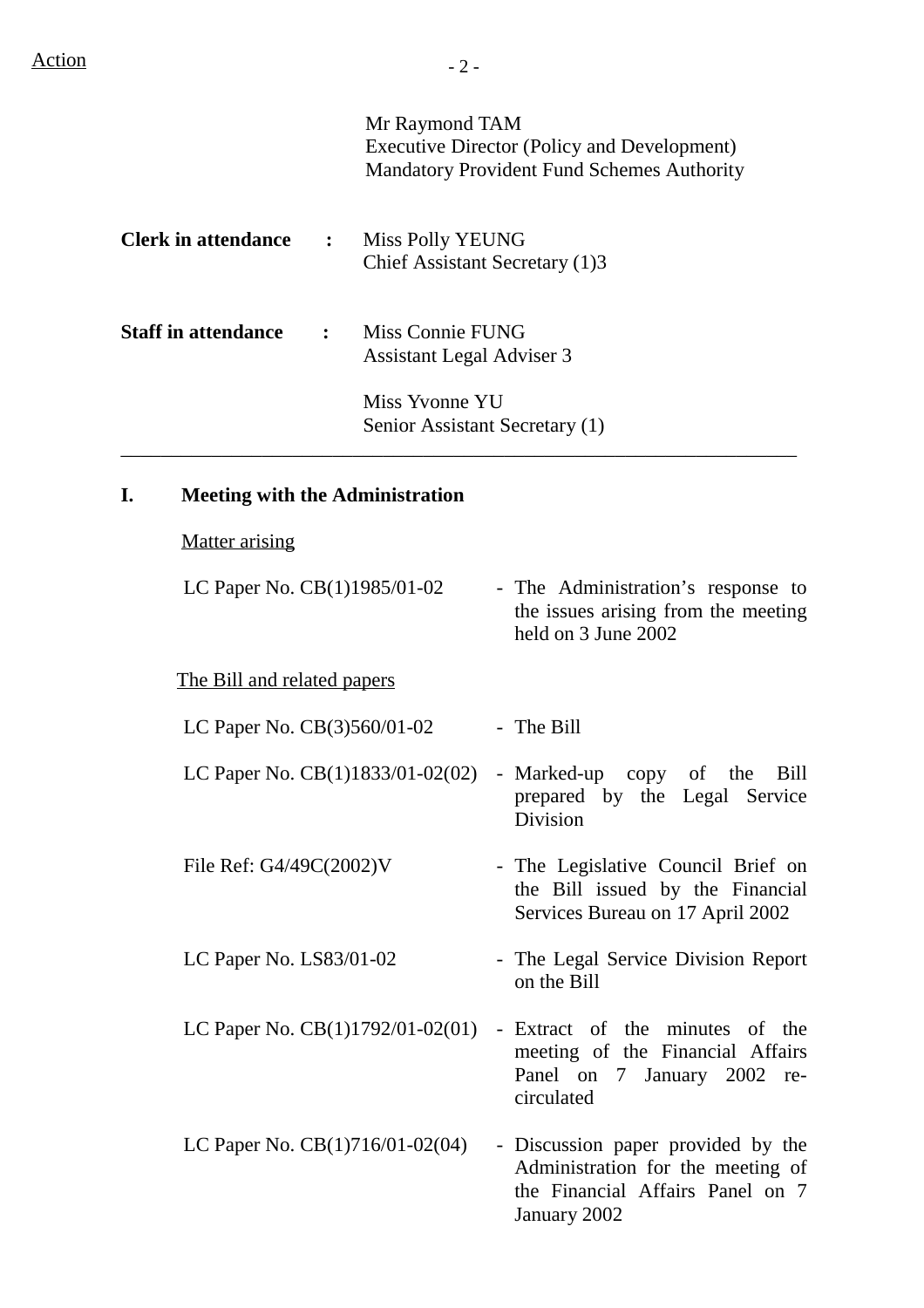The Committee deliberated (Index of proceedings attached at **Annex A**).

Admin 2. The Administration undertook to take the following actions and provide information as appropriate:

Provisions on contribution holiday (Clause 4 - proposed section 7A)

(a) To simplify the present requirement for the employer to undertake the cumbersome exercise of prorating the relevant income and comparing it against the correspondingly prorated minimum and maximum levels of relevant income, the Mandatory Provident Fund Schemes Authority (MPFA) advised that the proposed amendments would reduce the administrative work and minimize the risk of error. To facilitate members' understanding, the Administration would provide an example to illustrate how the proposed amendments would simplify the process.

Streamlining measure (Clause 12 - proposed Schedules 2 and 3)

(b) Members referred to the Administration's proposal to adopt the generic minimum (currently \$130 to be adjusted to \$160 per day) and maximum (\$650 per day) levels of relevant income for payroll cycle that was more frequent than monthly to simplify the prorating arrangements for the purpose of calculating Mandatory Provident Fund (MPF) contributions. While the Administration would provide an example to illustrate how the proposed amendments would simplify the process, a member also reminded the Administration to enhance its publicity on the calculation method of the MPF contributions after the Bill had been passed to facilitate understanding by the public.

Age profiles of MPF scheme members

(c) Members noted the age profiles of MPF scheme members according to the latest annual returns submitted by approved trustees to the MPFA. On the age profile of  $\hat{1}$  30 and  $\langle 50, a \rangle$  member requested a further breakdown into two categories: first,  $\hat{1}$  30 and <40, second,  $\hat{p}$  40 and  $\langle$ 50, as well as the relevant income profiles of the age groups. MPFA would explore the feasibility of providing the requested information.

Impact on the consumption expenditure (Clause 12 - proposed Schedule 2)

(d) Members noted that if the minimum level of relevant income for MPF contributions was adjusted from \$4,000 to \$5,000 per month, the reduction in MPF contributions in the first year would amount to less than 1%, or some \$145 million, and the effect on the increase in consumer spending was estimated at less than 0.01 of a percentage point of private consumption expenditure or Gross Domestic Product in the year of incidence. At a member's request, the Administration was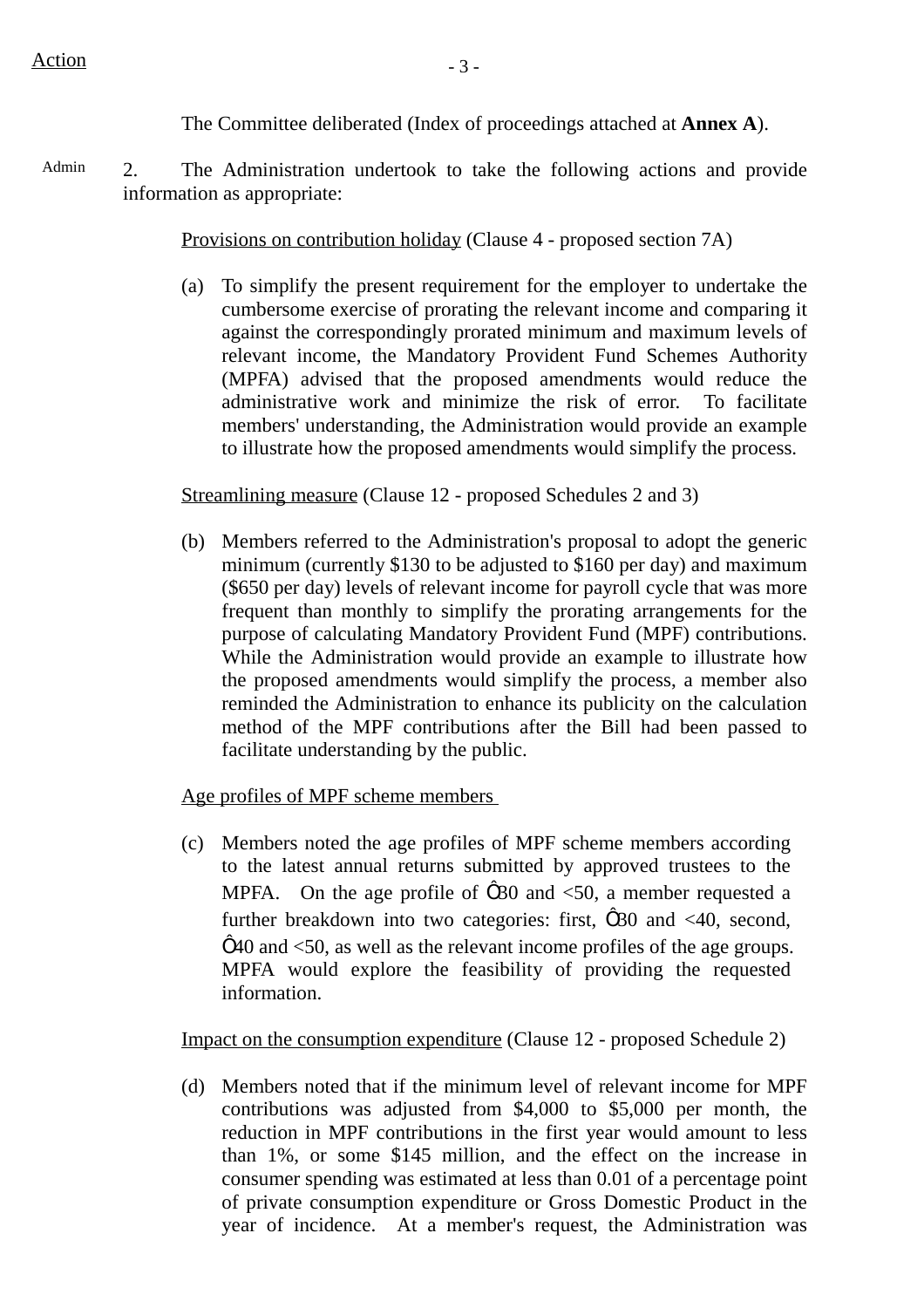requested to provide relevant statistics if the minimum level of relevant income was adjusted from \$5,000 to \$6,000 per month.

# Consultation

- (e) Members noted that the Administration was seeking the views of the Chinese General Chamber of Commerce, Federation of Hong Kong Industries, Hong Kong General Chamber of Commerce and the Chinese Manufacturers' Association of Hong Kong on the provisions in the Bill. The Administration would consolidate the views received and provide members the information in due course.
- (f) A member referred to widespread concerns of both employees and employers about the MPF System and suggested that the Labour Advisory Board should be consulted on future changes to the MPF System. The Administration noted his suggestion for consideration.

#### Other concern

(g) As a general practice, a member considered that for members' easy reference, the Administration should indicate in the relevant paragraphs of the Legislative Council Brief describing the proposed amendments the corresponding proposed provisions of the Bill which sought to give effect to such amendments.

## **II Any other business**

3. The Chairman reminded members that the next meeting would be held on Wednesday, 12 June 2002 at 8:30 am to continue discussion with the Administration.

4. There being no other business, the meeting ended at 10:30 am.

Legislative Council Secretariat 18 July 2002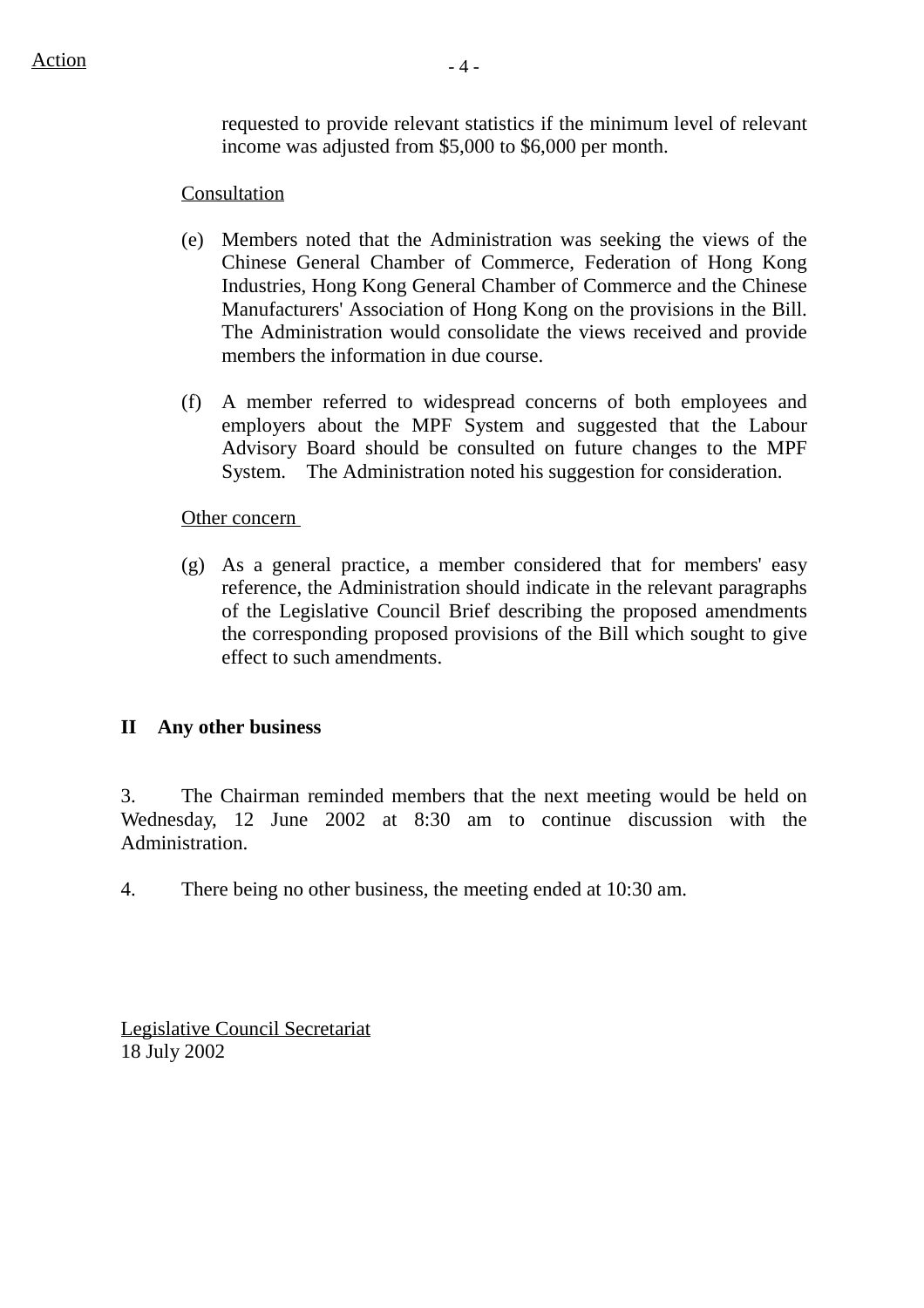#### **Annex A**

#### **Proceedings of the meeting of the Bills Committee on Mandatory Provident Fund Schemes (Amendment) Bill 2002 on Tuesday, 11 June 2002 at 8:30 am in the Chamber of the Legislative Council Building**

| <b>Time</b> | <b>Speaker</b>                  | Subject(s)                          | <b>Action</b> |
|-------------|---------------------------------|-------------------------------------|---------------|
|             |                                 |                                     | required      |
| $000000 -$  | Chairman                        | To continue discussion in the<br>÷, |               |
| 000205      |                                 | order of the topics in the LegCo    |               |
|             |                                 | Brief (File Ref: $G4/49C(2002)V$ )  |               |
| $000205 -$  | <b>Mandatory Provident Fund</b> | Simplifying Mandatory Provident     |               |
| 000747      | Schemes Authority (MPFA)        | (MPF)<br>Fund<br>Scheme             |               |
|             |                                 | Administration                      |               |
|             |                                 | - Provisions<br>contribution<br>on  |               |
|             |                                 | holiday                             |               |
|             |                                 | Annual notices                      |               |
|             | Chairman                        | - Other streamlining measures       | Admin         |
| $000747 -$  |                                 | - At Ms EU's suggestion,<br>the     |               |
| 001118      | Ms Audrey EU                    | Administration<br>agreed<br>to      |               |
|             | <b>MPFA</b>                     | consider that for members' easy     |               |
|             |                                 | reference, the<br>Administration    |               |
|             |                                 | should<br>as a general practice     |               |
|             |                                 | indicate<br>in<br>the<br>relevant   |               |
|             |                                 | paragraphs of the LegCo Brief       |               |
|             |                                 | describing<br>the<br>proposed       |               |
|             |                                 | amendments the corresponding        |               |
|             |                                 | proposed provisions of the Bill     |               |
|             |                                 | which sought to give effect to      |               |
|             |                                 | such amendments                     |               |
| $001118 -$  | Mr CHAN Kam-lam                 | Streamlining measure (Clause 12 -   |               |
| 001734      | <b>MPFA</b>                     | proposed Schedules 2 and 3)         |               |
|             |                                 | - In response to Mr CHAN's          | Admin         |
|             |                                 | Administration<br>the<br>concern,   |               |
|             |                                 | would provide an example to         |               |
|             |                                 | illustrate how its proposal to      |               |
|             |                                 | adopt the generic<br>minimum        |               |
|             |                                 | (currently \$130 to be adjusted to  |               |
|             |                                 | \$160 per day) and maximum          |               |
|             |                                 | (\$650 per day) levels of relevant  |               |
|             |                                 | income for payroll cycle that was   |               |
|             |                                 | frequent than monthly<br>more       |               |
|             |                                 | would simplify the prorating        |               |
|             |                                 | arrangements for the purpose of     |               |
|             |                                 | calculating MPF contributions       |               |
|             |                                 | Mr CHAN also reminded the           | Admin         |
|             |                                 | Administration<br>to<br>step<br>up  |               |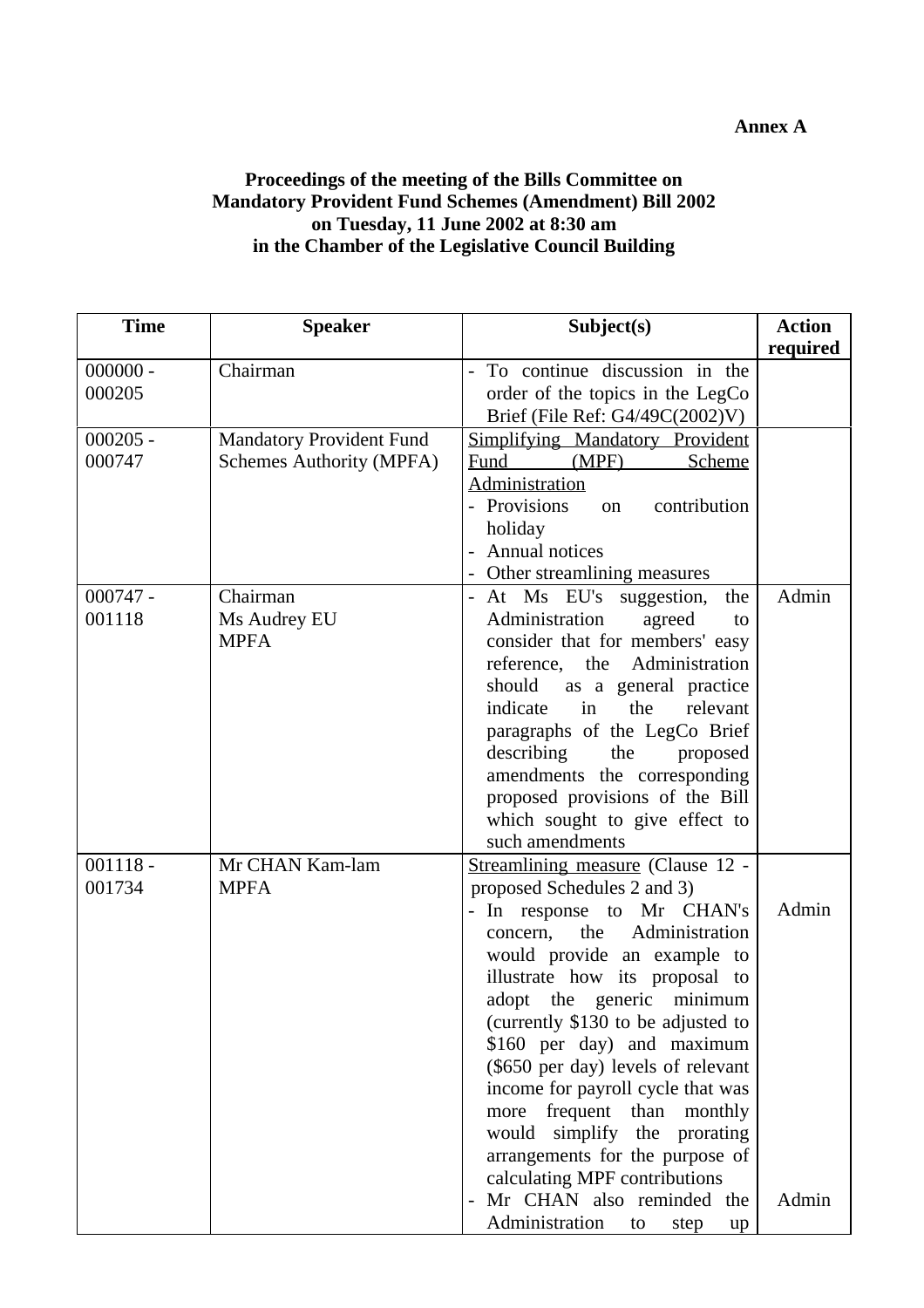| <b>Time</b> | <b>Speaker</b>          | Subject(s)                                                    | <b>Action</b> |
|-------------|-------------------------|---------------------------------------------------------------|---------------|
|             |                         |                                                               | required      |
|             |                         | publicity<br>the<br>on<br>new                                 |               |
|             |                         | arrangements after the enactment                              |               |
|             |                         | the<br>Bill<br>facilitate<br>of<br>to                         |               |
|             |                         | understanding by the public                                   |               |
| $001734 -$  | Mr Henry WU             | Provisions on contribution holiday                            |               |
| 001954      | Chairman                | (Clause 4 - proposed section 7A)                              |               |
|             | Administration          | In response to Mr WU's concern,                               | Admin         |
|             | Ms Audrey EU            | Administration<br>would<br>the                                |               |
|             | <b>MPFA</b>             | provide an example to illustrate                              |               |
|             |                         | how the present requirement for                               |               |
|             |                         | the employer to undertake the                                 |               |
|             |                         | cumbersome<br>exercise<br>of                                  |               |
|             |                         | prorating the relevant income and                             |               |
|             |                         | comparing it<br>against<br>the                                |               |
|             |                         | correspondingly<br>prorated                                   |               |
|             |                         | minimum and maximum levels                                    |               |
|             |                         | of relevant income could be                                   |               |
|             |                         | simplified                                                    |               |
| $001954 -$  | Chairman                | Improving the system of regulating                            |               |
| 002712      | <b>MPFA</b>             | <b>MPF</b> schemes                                            |               |
|             |                         | - Proposal to streamline<br>the                               |               |
|             |                         | requirements<br>imposed<br>upon                               |               |
|             |                         | approved trustees (Section 62 of                              |               |
|             |                         | Schemes (General)<br>the<br><b>MPF</b>                        |               |
|             |                         | Regulation) (the Regulation)                                  |               |
|             |                         | Proposal to facilitate different                              |               |
|             |                         | forms of schemes restructuring                                |               |
|             |                         | (Clause 9 - proposed section                                  |               |
|             |                         | 34B)                                                          |               |
|             |                         | Proposal on the payment notice                                |               |
|             |                         | served by MPFA (Section 10 of                                 |               |
|             |                         | Schedule to the Bill)                                         |               |
| $002712 -$  | Ms LI Fung-ying         | Deterrent effect of imposing a                                |               |
| 003448      | <b>MPFA</b><br>Chairman | surcharge at a flat rate of 5% of                             |               |
|             |                         | the contribution in arrears                                   |               |
|             |                         | Elaboration on the follow-up                                  |               |
|             |                         | actions, including prosecution by                             |               |
|             |                         | MPFA, which would be triggered<br>off if there was continuing |               |
|             |                         | default at the end of the payment                             |               |
|             |                         | period                                                        |               |
| $003448 -$  | Mr Henry WU             | Payment notice which demanded                                 |               |
| 003626      | <b>MPFA</b>             | payment of contributions<br>in                                |               |
|             |                         | arrears and imposed a surcharge                               |               |
|             |                         | at a flat rate of 5%                                          |               |
|             |                         |                                                               |               |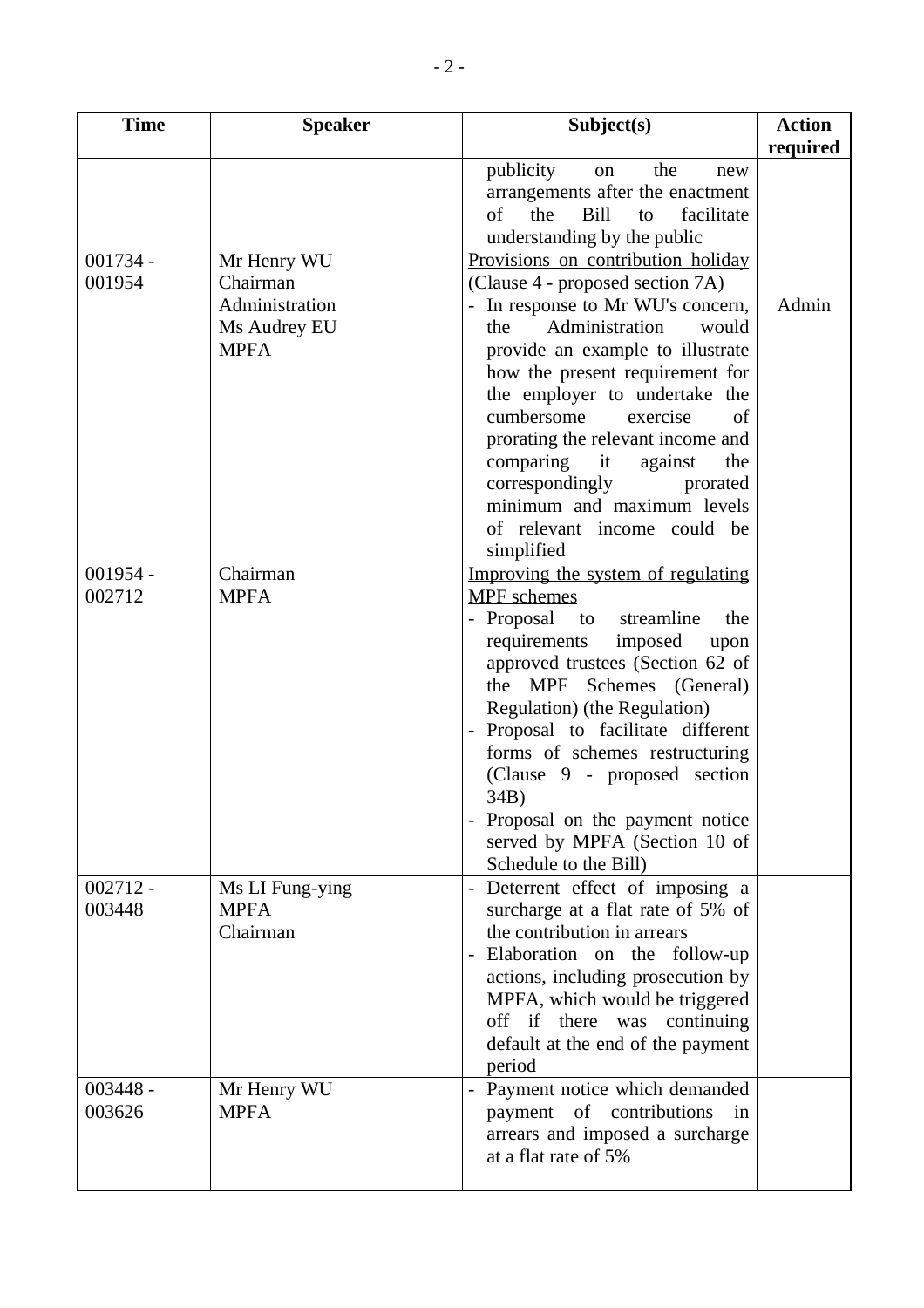| <b>Time</b> | <b>Speaker</b>     | Subject(s)                                                      | <b>Action</b> |
|-------------|--------------------|-----------------------------------------------------------------|---------------|
|             |                    |                                                                 | required      |
| $003626 -$  | Mr CHAN Kam-lam    | - Forms of registered schemes                                   |               |
| 004236      | <b>MPFA</b>        | restructuring                                                   |               |
| $004236 -$  | Ms Audrey EU       | Power to restructure registered                                 |               |
| 004621      | <b>MPFA</b>        | schemes (Clause 9 - proposed                                    |               |
|             |                    | section $34B(5)$ and $(6)$ )                                    |               |
| $004621 -$  | Mr CHAN Kam-lam    | - Administrative<br>and<br>cost                                 |               |
| 005100      | Mr Henry WU        | switching<br>charges<br>upon                                    |               |
|             | <b>MPFA</b>        | restructuring<br>of<br>registered                               |               |
|             |                    | schemes                                                         |               |
|             |                    | - Arrangements to be made by                                    |               |
|             |                    | MPFA if the scheme members                                      |               |
|             |                    | opposed to the restructuring of                                 |               |
|             |                    | the registered schemes                                          |               |
|             |                    | MPFA assured members that one                                   |               |
|             |                    | of its major considerations in                                  |               |
|             |                    | deciding whether a proposed                                     |               |
|             |                    | restructuring should be consented                               |               |
|             |                    | to was whether the interests of                                 |               |
|             |                    | the members of the scheme(s)                                    |               |
|             |                    | would be adequately protected                                   |               |
| $005100 -$  | Chairman           | Provisions on MPF Investment                                    |               |
| 011547      | Mr Henry WU        | - Members noted that the proposed                               |               |
|             | Ms Audrey EU       | amendments were to provide                                      |               |
|             | Miss CHAN Yuen-han | wider choices of investment                                     |               |
|             | <b>MPFA</b>        | vehicles and remove unnecessary                                 |               |
|             | Administration     | restrictions on the investment of                               |               |
|             |                    | funds                                                           |               |
|             |                    | While<br>members<br>expressed                                   |               |
|             |                    | understanding that there should<br>be enough flexibility in the |               |
|             |                    | legislation to allow the funds to                               |               |
|             |                    | be invested in and capitalized on                               |               |
|             |                    | quality products, members were                                  |               |
|             |                    | concerned that scheme members'                                  |               |
|             |                    | interests might be compromised                                  |               |
|             |                    | as a result, in particular where                                |               |
|             |                    | the scheme members were not                                     |               |
|             |                    | familiar with the investment                                    |               |
|             |                    | funds                                                           |               |
|             |                    | MPFA assured members that its                                   |               |
|             |                    | prior approval was required for                                 |               |
|             |                    | relaxing<br>restriction<br>the<br><sub>on</sub>                 |               |
|             |                    | investment of funds such as in                                  |               |
|             |                    | index-tracking collective<br>the                                |               |
|             |                    | schemes.<br>The<br>investment                                   |               |
|             |                    | Administration<br><b>MPFA</b><br>and                            |               |
|             |                    | considered that the<br>proposed                                 |               |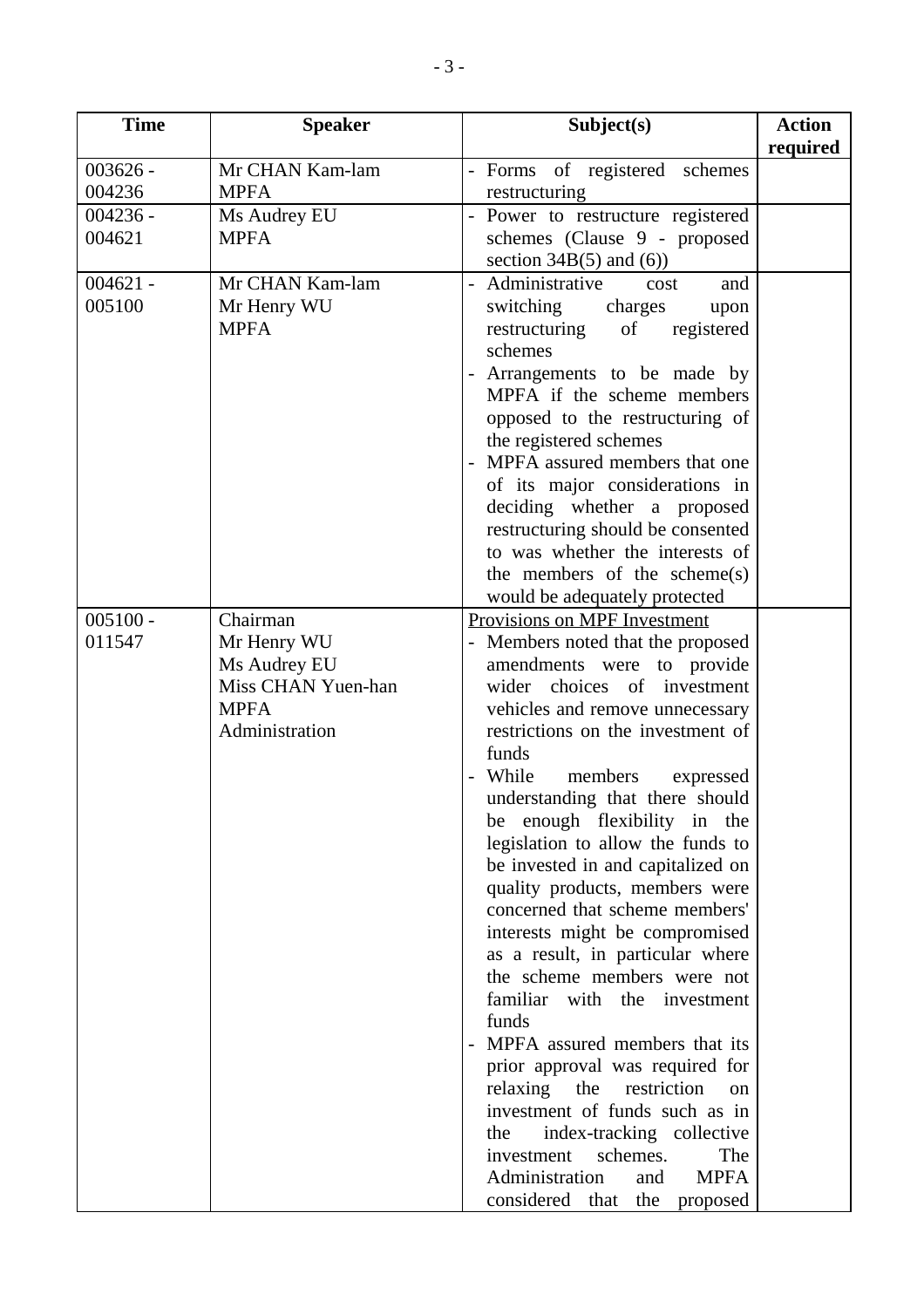| <b>Time</b> | <b>Speaker</b>     | Subject(s)                                    | <b>Action</b> |
|-------------|--------------------|-----------------------------------------------|---------------|
|             |                    |                                               | required      |
|             |                    | amendments<br>taken<br>into<br>had            |               |
|             |                    | for<br>dual<br>need<br>the<br>account         |               |
|             |                    | flexibility and prudence                      |               |
| $011547 -$  | Chairman           | <b>Technical amendments</b>                   |               |
| 012043      | <b>MPFA</b>        | - Miscellaneous amendments<br>to              |               |
|             |                    | the principal ordinance and its               |               |
|             |                    | subsidiary legislation to enhance             |               |
|             |                    | efficiency and effectiveness of               |               |
|             |                    | the MPF System                                |               |
| $012043 -$  | Chairman           | The Administration's response to              |               |
| 013135      | Administration     | the issues arising from the meeting           |               |
|             | <b>MPFA</b>        | held on 3 June 2002 (LC Paper No.             |               |
|             |                    | CB(1) 1985/01-02)                             |               |
|             |                    | Minimum and maximum levels of                 |               |
|             |                    | relevant income<br>for<br><b>MPF</b>          |               |
|             |                    | contributions                                 |               |
|             |                    | - Monthly median<br>employment                |               |
|             |                    | earnings<br>and<br>monthly                    |               |
|             |                    | at $90th$<br>employment earnings              |               |
|             |                    | percentile<br>of<br>monthly                   |               |
|             |                    | employment earnings distribution              |               |
|             |                    | Additional retirement protection              |               |
|             |                    | enjoyed by employees<br>with                  |               |
|             |                    | income higher than \$20,000 per               |               |
|             |                    | month                                         |               |
|             |                    | Number of employed persons                    |               |
|             |                    | affected if the minimum level of              |               |
|             |                    | relevant income was<br>\$4,000,               |               |
|             |                    | \$5,000, \$6,000 or \$7,000                   |               |
|             |                    | - Age profiles of MPF scheme                  |               |
|             |                    | members                                       |               |
| $013135 -$  | Miss CHAN Yuen-han | On the age profile of 1 30 and                | Admin         |
| 013435      | <b>MPFA</b>        | $<$ 50, Miss CHAN requested a                 |               |
|             |                    | further breakdown into<br>two                 |               |
|             |                    | categories: first, $\hat{1}$ 30 and <40,      |               |
|             |                    | second, $\hat{\imath}$ 40 and <50, as well as |               |
|             |                    | the relevant income profiles of               |               |
|             |                    | the age groups.<br>MPFA would                 |               |
|             |                    | explore<br>feasibility<br>the<br>of           |               |
|             |                    | providing<br>the<br>requested                 |               |
|             |                    | information in consultation with              |               |
|             |                    | the trustee industry                          |               |
| $013435 -$  | Mr CHAN Kam-lam    |                                               |               |
| 013641      | <b>MPFA</b>        | Age profiles of MPF scheme<br>members         |               |
|             | Mr Henry WU        |                                               |               |
|             |                    |                                               |               |
|             |                    |                                               |               |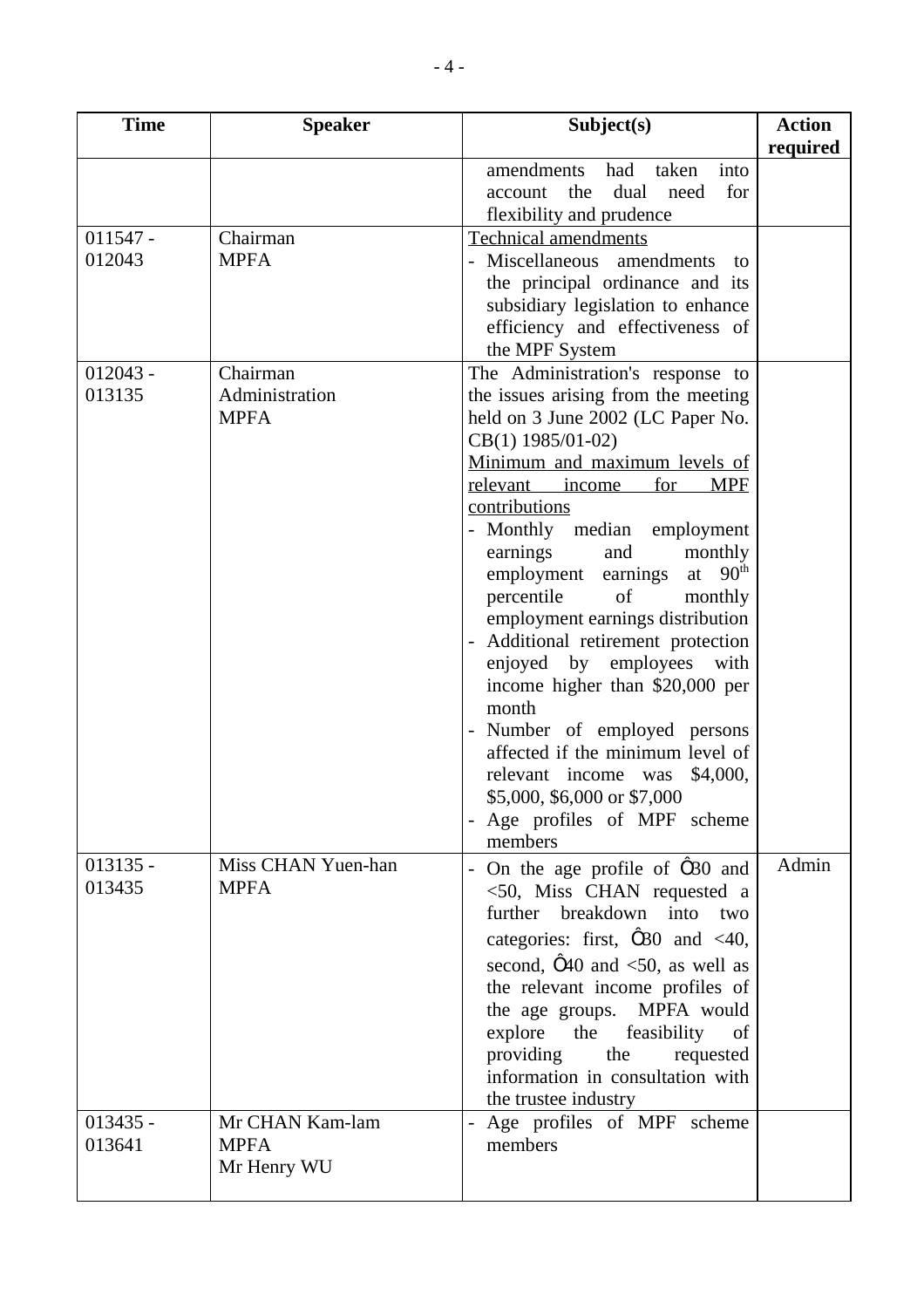| <b>Time</b>          | <b>Speaker</b>                            | Subject(s)                                                                                                                                                                                                                                                                                                                                                                                                                                                                                                                                                                                   | <b>Action</b> |
|----------------------|-------------------------------------------|----------------------------------------------------------------------------------------------------------------------------------------------------------------------------------------------------------------------------------------------------------------------------------------------------------------------------------------------------------------------------------------------------------------------------------------------------------------------------------------------------------------------------------------------------------------------------------------------|---------------|
|                      |                                           |                                                                                                                                                                                                                                                                                                                                                                                                                                                                                                                                                                                              | required      |
| $013641 -$<br>014001 | Chairman<br><b>MPFA</b><br>Administration | - Projection on accrued benefits<br>employees<br>for<br>approaching<br>retirement<br>The impact of reduction in MPF<br>contributions<br>for<br>relevant<br>employees earning<br>between<br>\$5,000 and \$6,000                                                                                                                                                                                                                                                                                                                                                                               |               |
| $014001 -$<br>014232 | Mr Andrew CHENG<br>Administration         | At Mr CHENG's request, the<br>Administration would provide<br>more detailed statistics on the<br>the<br>impact<br>private<br>on<br>consumption expenditure<br>and<br>Gross Domestic Product if the<br>level<br>of<br>relevant<br>minimum<br>income for MPF contributions<br>was adjusted from \$5,000 to<br>\$6,000                                                                                                                                                                                                                                                                          | Admin         |
| $014232 -$<br>014512 | Chairman<br><b>MPFA</b><br>Administration | Enhanced protection for scheme<br>members<br>- Cases for which prosecution<br>could not be taken out because of<br>expiry of the six-month time-bar<br>- Cases in which employers still<br>failed to take remedial action<br>after conviction<br>Provisions in other Ordinances in<br>which the six-month prosecution<br>time-bar<br>started<br>from<br>the<br>discovery of the offences by the<br>enforcing authority<br>Feasibility of imposing a fixed<br>penalty on the offence of non-<br>enrolment in MPF schemes<br>Discretion of the<br>court<br>in<br>awarding the level of penalty |               |
| $014512 -$<br>014639 | Mr CHAN Kam-lam<br><b>MPFA</b>            | Complaints on non-enrolment in<br>MPF schemes received by MPFA                                                                                                                                                                                                                                                                                                                                                                                                                                                                                                                               |               |
| $014639 -$<br>014715 | Dr YEUNG Sum<br><b>MPFA</b>               | Complaints lodged by employees<br>that their employers forced them<br>change to self-employed<br>to<br>persons                                                                                                                                                                                                                                                                                                                                                                                                                                                                               |               |
| $014715 -$<br>015048 | Administration<br>Mr James TIEN           | Consultation<br>- The<br>Administration<br>would<br>consolidate the views<br>of the<br>Chinese General Chamber of<br>Commerce, Federation of Hong                                                                                                                                                                                                                                                                                                                                                                                                                                            | Admin         |